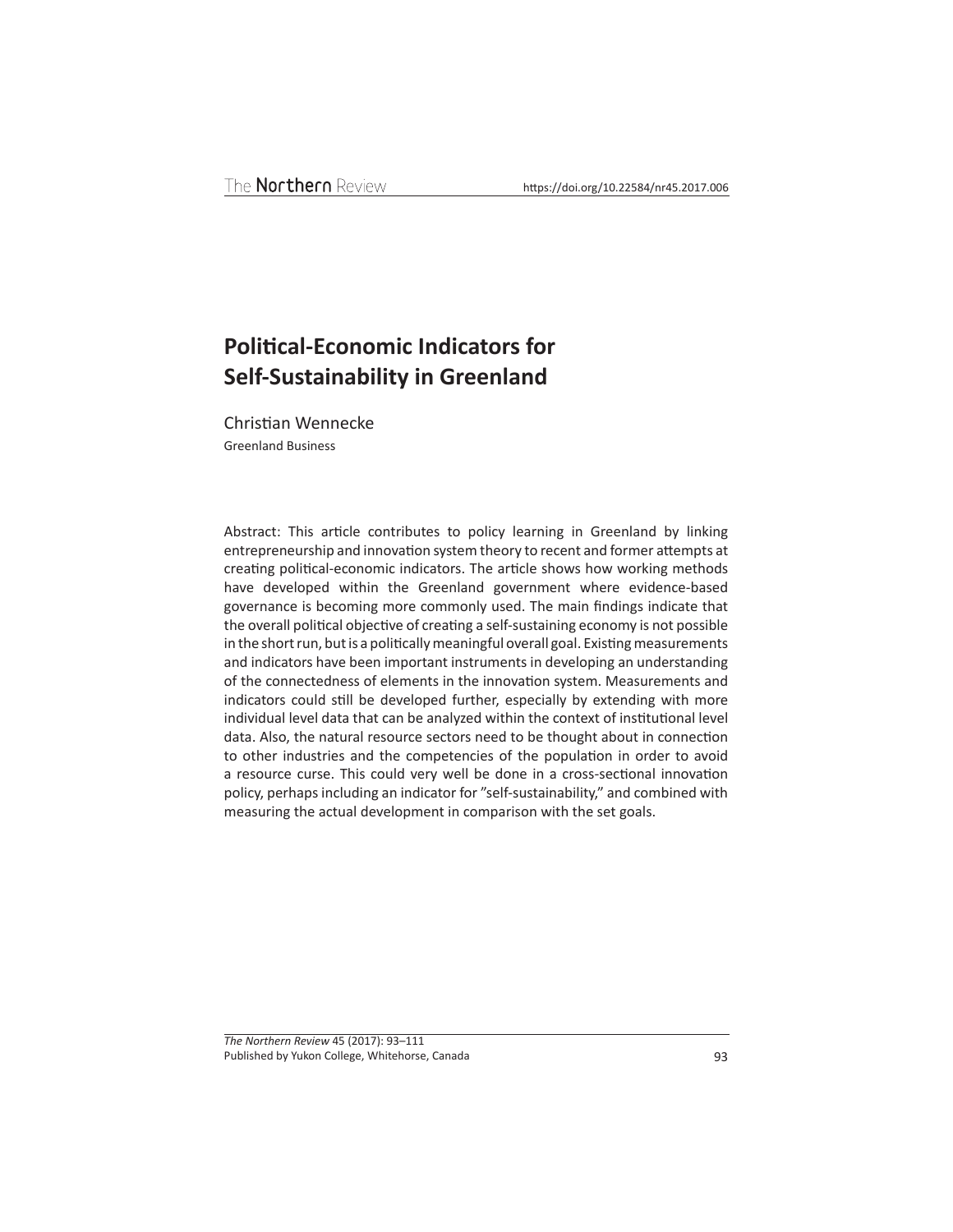# **1. Introduction**

Greenland is an autonomous territory within the Kingdom of Denmark and has a colonial history that goes back 300 years. The vast majority of the small Greenlandic population, numbering roughly 57,000 people, descend from Thule culture Inuit who arrived to the lands from the northwest 1,000 years ago. At approximately the same time, Scandinavians coming from Iceland settled in the south. The most famous of these was Eric the Red, who gave the land its European name. It was in search for the old Scandinavian settlers that Hans Egede came to Greenland in the eighteenth century. He only found Inuit, but established the colony of Godthåb (Nuuk) in 1728, thus commencing the modern colonization of Greenland.

Today, Greenlanders are still striving for independence but have had autonomy since 1979 when "home rule" was enacted. Autonomy was extended in 2009 when the current self-rule system was established. The official language is now Western Greenlandic (Kalaallisut), and the official name of the land is Kalaallit Nunaat (the land of the Greenlanders). The Kalaallit are recognized as an Indigenous people in their own right, but this has not always been the case and attempts to suppress the Inuit culture have been made. Still, many ties of family and friendship exist with Danish people, which often makes the talk of separation a very emotional one.

The political independence from Denmark requires economic independence, which would mean the substitution of the "block grant" which is a state subsidy received from Denmark every year—with national production, while also ensuring a sustainable economy. Meanwhile, there are important demographic changes going on in Greenland. The population is stagnant (or even decreasing a little), it is getting older, more concentrated around towns, and there is a tendency for brain drain. Because of this, the Economic Council (2014) presages the necessity for major improvements of the public finances and wider economic reform in order to retain a solid economy.

The economy of Greenland depends heavily on fisheries and the state subsidy from Denmark. According to a report from Copenhagen Economics (2013), made for the Greenlandic Employers Association, the fisheries account for 13% of Greenland's GDP and another 12% is generated indirectly by the fisheries through investment and household spending of fishermen. It is important to note that GDP in Greenland does not account for the whole economy because the block grant from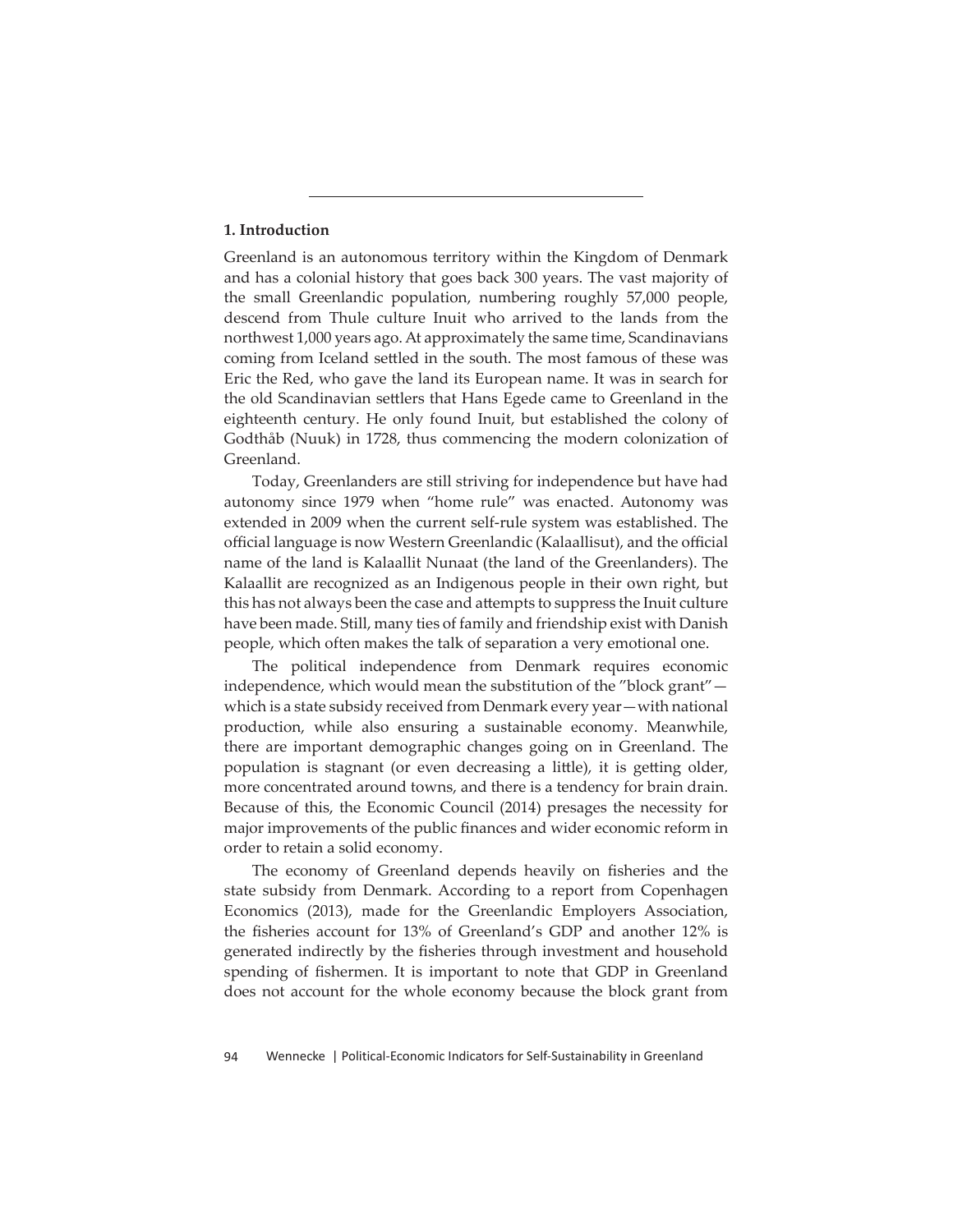Denmark is not included. The GDP is roughly 1.8 billion euros  $(\epsilon)$ , and the block grant is another 610 million euros  $(\epsilon)$  on top of that (see below).

Achieving the economic and political goals is a huge task, and since the fisheries are nearly exploited to the maximum, a diversification of the economy and establishment of high value-added industry are much needed. The quest for this holy grail of the economy has been followed by political-economic indicators for more than a decade.

In the 2003 report of the Joint Committee for Business Development in Greenland (Joint Committee, 2003), a number of political-economic indicators were set as targets for Greenland by 2014. The statistical data for 2003–2014 has recently been made available by Greenland Statistics and other organizations, making it possible to see which of these targets have been reached. More currently, the Government of Greenland (Naalakkersuisut) issued the recent Political-Economic Report (2016), which includes a "Sustainability and Growth Plan." In this report, indicators for development in a number of areas are suggested to be achieved in the coming ten to fifteen years. With a new set of indicators published, it is the purpose of this study to compare the two reports in order to evaluate the status and development of the way political-economic indicators are used in policy making.

This article will explore the actual and potential role of politicaleconomic indicators in making Greenland's economy more selfsustaining. This is done by comparing the first and last cases of the use of political-economic indicators, thereby showing that there has been a policy learning process going on within the government.

This article is primarily empirical, but by including a bit of theory I am also able to offer a few suggestions for further policy learning. The research draws on both innovation systems studies and entrepreneurship studies. These are generally considered to be two distinct fields of study, and combining them makes it difficult to contribute to either field. The purpose of the study is not so much theory development as it is the practical application of theory in policy making. The theories will be combined in search of a prescriptive background for the development of the use of political-economic indicators in a natural resource intensive economy.

The specific traits of the Greenlandic society, a very small population living in small isolated communities spread across the world's largest island, might be a problem when using theories developed elsewhere. It could be possible to solve this problem by including studies of the adaptive capacities of a relatively small, isolated population with lower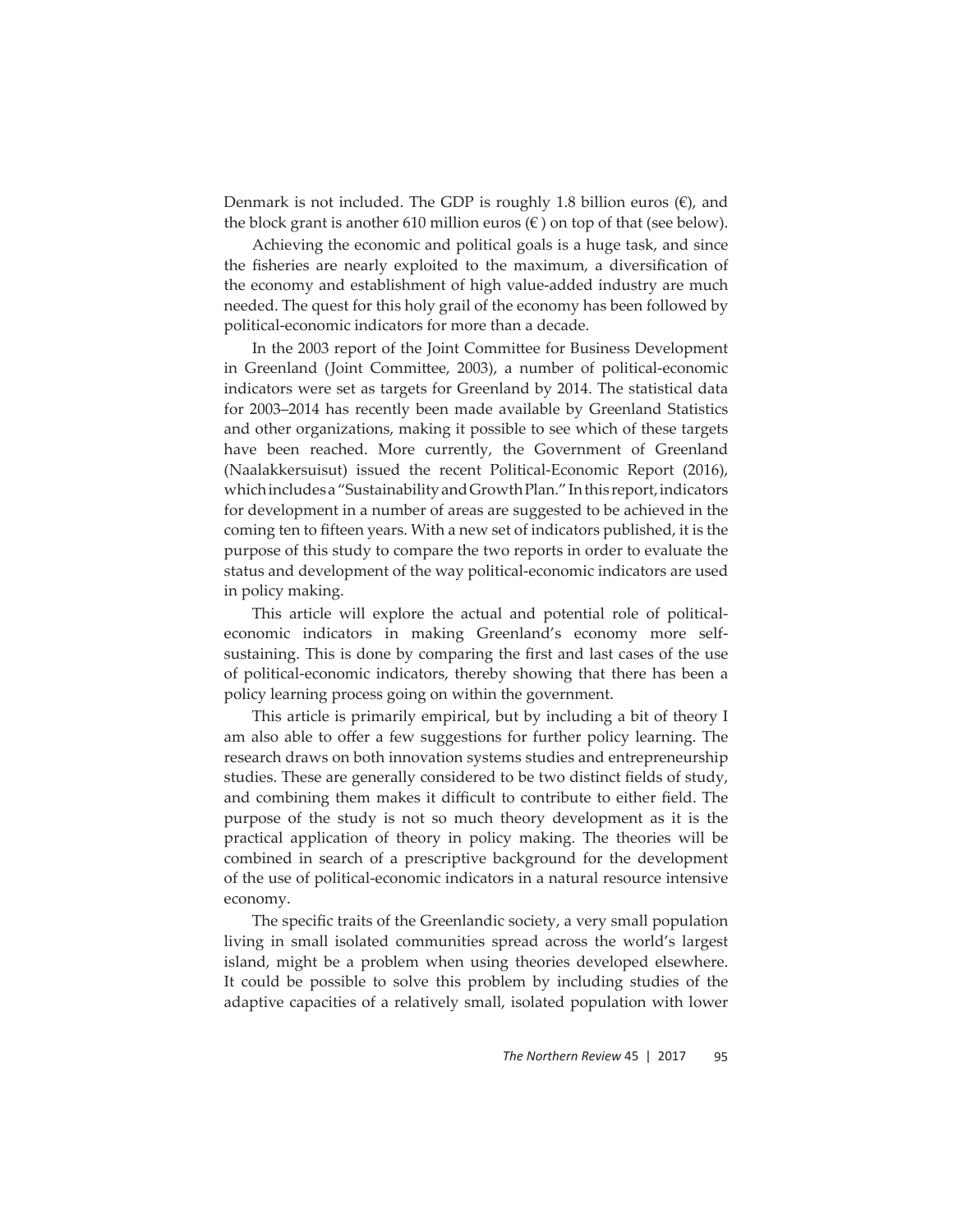levels of education. There is a tendency in Greenland to imitate the policies of Denmark and the West, but there is an unsolved question of whether this is the best for Greenland, and whether Greenland is at all ready for this. This is something that can be considered for the future work with economic indicators in Greenland.

## **2. Innovation and Entrepreneurship Studies**

By suggesting that political-economic indicators should address the dispositions of individuals towards entrepreneurship and innovation, as well as the institutional settings in which they happen, this article positions itself between innovation studies and entrepreneurship studies. Landström (2013) argues that though innovation studies and entrepreneurship studies have developed from the same source, they have developed into two separate fields with little likelihood that they will move closer to each other. When combining theories that are different, the approach becomes eclectic. This can be acceptable when studying a phenomenon openly rather than testing the validity of the theory (Davidsson, 2016). Within the National Systems of Entrepreneurship approach, Zoltan Acs (2014) brings innovation and entrepreneurship thinking together. This is done by combining the institutional approach of innovation systems studies with the individual approach of entrepreneurship studies. This work has resulted in the Global Entrepreneurship and Development Index (GEDI). This is equally an eclectic approach, but it is suitable for the policy-making purpose.

Joseph Schumpeter (1942) was the first to describe how innovation drives economic change. When innovation creates new opportunities it follows that "Creative Destruction" renders old opportunities obsolete. Since this conceptualization, innovation studies has criticized neo-classical economics for being a static and unrealistic mathematical reproduction of reality and based on assumptions that cannot be demonstrated empirically. This is seen in Nelson and Winter's critique of the so-called "rational behaviour" in their 1982 work "Evolutionary Theory of Economic Change," which according to Landström figures as a core work for both innovation and entrepreneurship studies (Fagerberg, 2013; Landström, 2013).

Since the late 1980s, innovation studies accelerated not least with the concept of "National Innovation Systems," which provided an interactive view on innovation that was much broader than the former "linear model" where innovation is seen as new technology leading to economic change. Competencies within high-tech as well as low-tech sectors became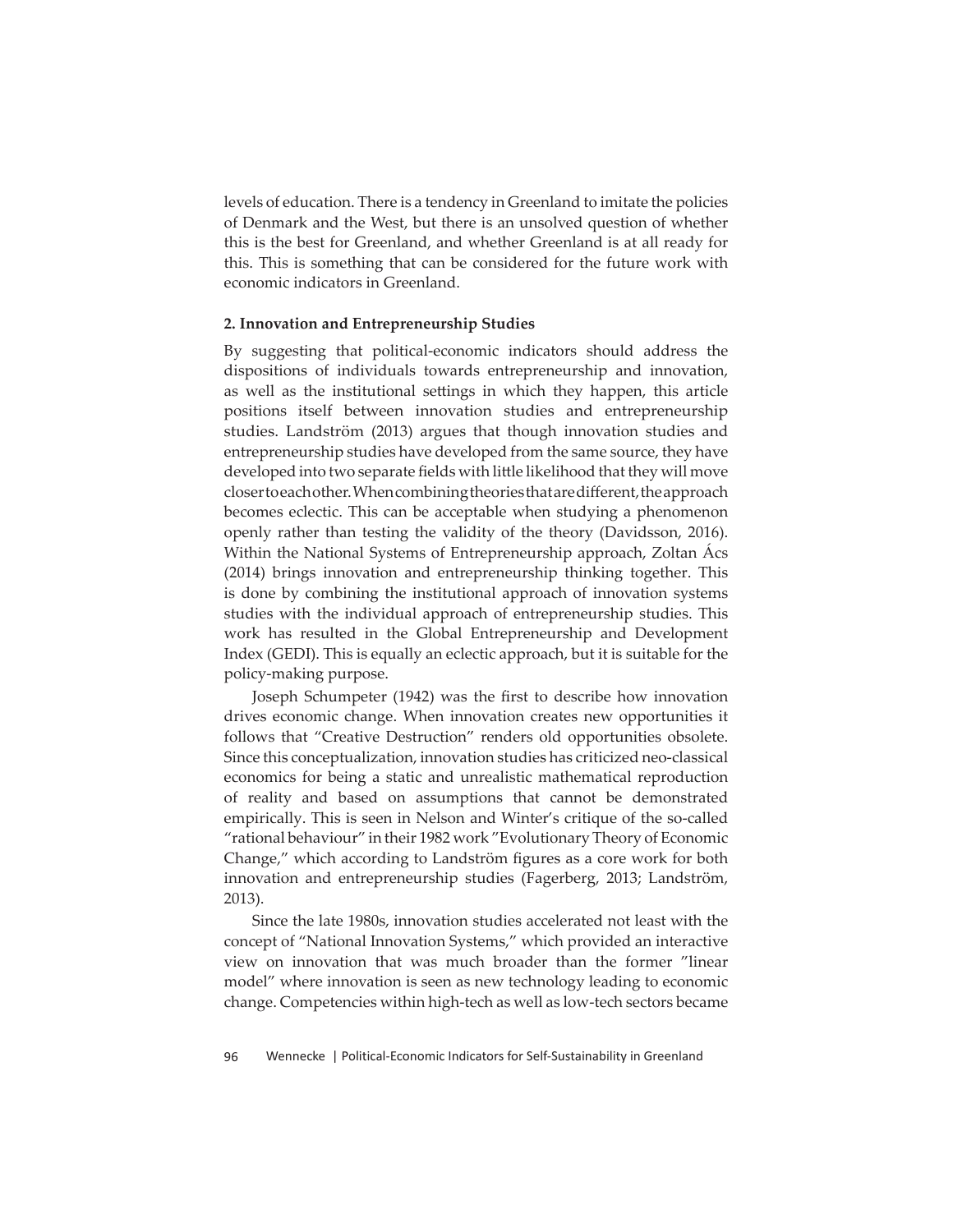an important driver of economic development as well (Lundvall, 2007; Fagerberg, 2013). In entrepreneurship studies, knowledge has become the predominant production factor with the rise of globalization and the development of the knowledge society. As a result, entrepreneurs started to outperform large enterprises due to the volatility of knowledge as a production factor (Gilbert, 2004).

Today, innovation is studied at three levels of analysis: *micro* (innovation in companies), *meso* (systems of innovation), and *macro* (meaning of innovation in society). Innovation is measured on these three levels to find the drivers and prohibitors for innovation and, more recently, in policy learning (Strategic Innovation System Management) and development policies (Innovation Based Natural Resource Intensive Development) (Fagerberg, 2013; Andersen, 2015; Mytelka, 2002).

Innovation studies tend to focus on different types of "innovations" (e.g., product innovation, process innovation) and their outcomes (Fagerberg, 2013), whereas entrepreneurship studies tend to focus on the "competitive behaviours" of entrepreneurs and their outcomes (Davidsson, 2016). The GEDI uses an elaborated version of Davidsson's definition, where behaviour is described as attitudes, abilities, and aspirations (Acs, 2016). One important difference in innovation and entrepreneurship studies is whether innovation is seen as caused by an institutional setting (innovation studies) or as caused by the actions of entrepreneurs (entrepreneurship studies); the role of the innovator seems to be black-boxed in innovation studies, whereas the big picture seems to be downplayed in entrepreneurship studies.

In the following section, a subfield of innovation systems and a subfield of entrepreneurship will be presented. They provide a framework for building political-economic indicators in a natural resource intense economy. In this eclectic approach, the macro-level pertains to the connection of innovation to the resources that are the economic foundation of society. The micro-level is the att itude, ability, and aspiration of individuals to change the way things are, and the meso-level is the policy making that connects the two other levels into a hopefully fruitful development.

#### *2.1. Innovation Based Natural Resource Intensive Development*

When exploiting natural resources, it is important to be aware of, and avoid, the "natural resource curse." The resource curse accounts for the fact that the exploitation of natural resources has not always led to favourable economic development. According to the Economic Council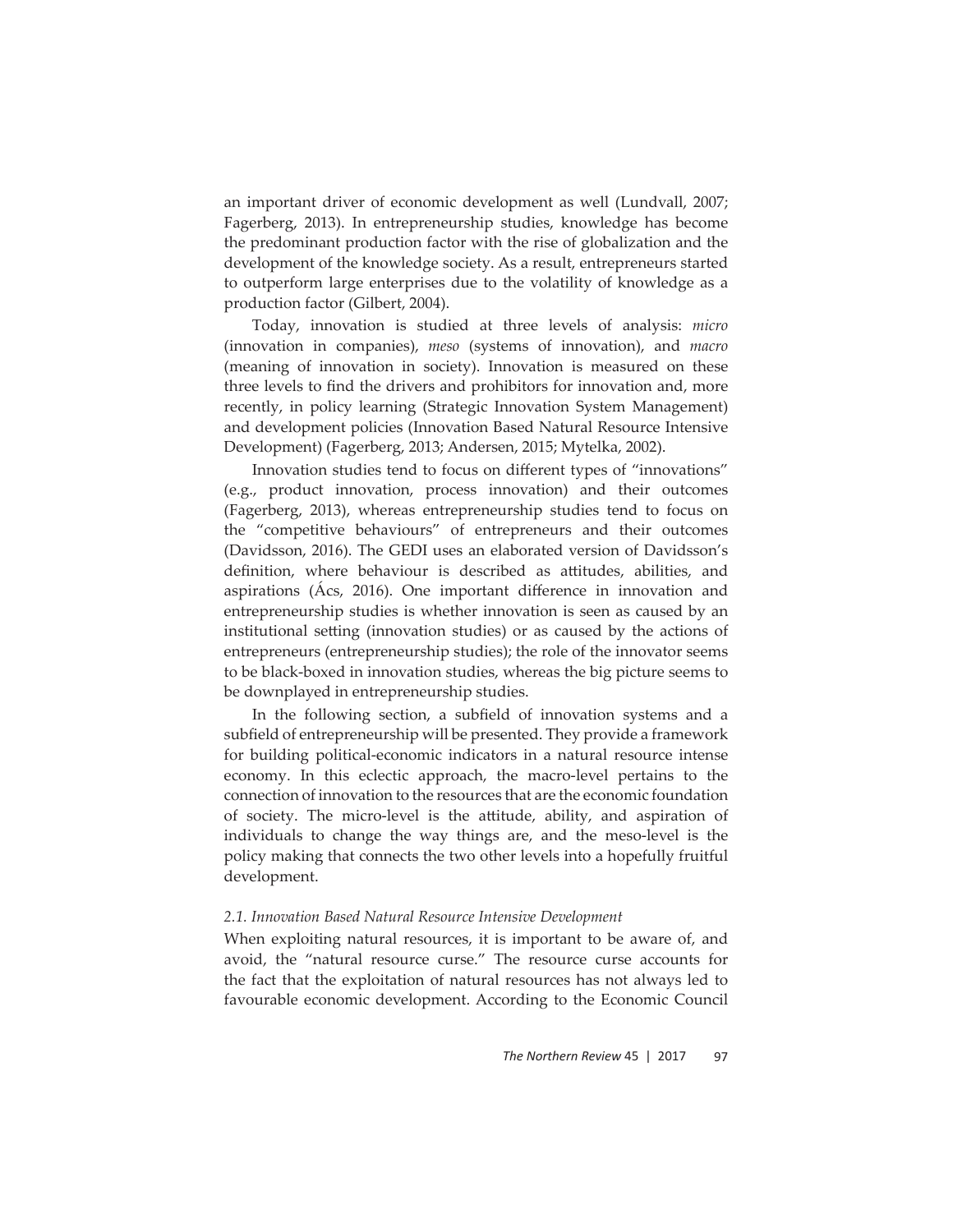of Greenland (2012), tight political control is the solution. Due to the dominance of fisheries in the economy, the resource curse is already a risk, and the risk will increase in strength with the engagement in large and isolated resource projects.

The main challenges for natural resource projects are (Economic Council of Greenland, 2012):

- Natural resources are very expensive to extract and transport, making the potential resource rent relatively small.
- Price volatility presents a risk to investment in natural resources, and with a high cost structure the risk of the investment is higher.
- Mineral resources are also exhaustible, posing a challenge to politicians to wisely reinvest the revenues or see the benefits get eaten up by inflation.
- Overheating of the economy and tie-up of the workforce are risks that are present with any large-scale project in a small economy.

In contrast to this, is the desirable scenario of "Innovation-Based Natural Resource Intensive Development" (INRID), coined by the "Globelics" network (Andersen, 2015):

> It is obviously not enough to have access to abundant natural resources. But if you can build an institutional framework for the utilization of specific natural resources, which supports development of new knowledge and competences, which may again be applied in a range of different activities, INRID may be possible. Therefore, the resource curse is not really about natural resources, but about learning—or the absence of it. Natural resources do not make countries poor, but weak innovation systems do. (p. 34)

INRID is about linkage deepening, which means building many strong linkages from the resource industry to other areas of society and other industries, such as:

- linkages to supplying service companies, and a processing industry;
- the migration of knowledge into other areas of society;
- creation of demand in the economy, and supplying something in demand; and
- creation of revenues in the form of taxes and royalties.
- 98 Wennecke | Political-Economic Indicators for Self-Sustainability in Greenland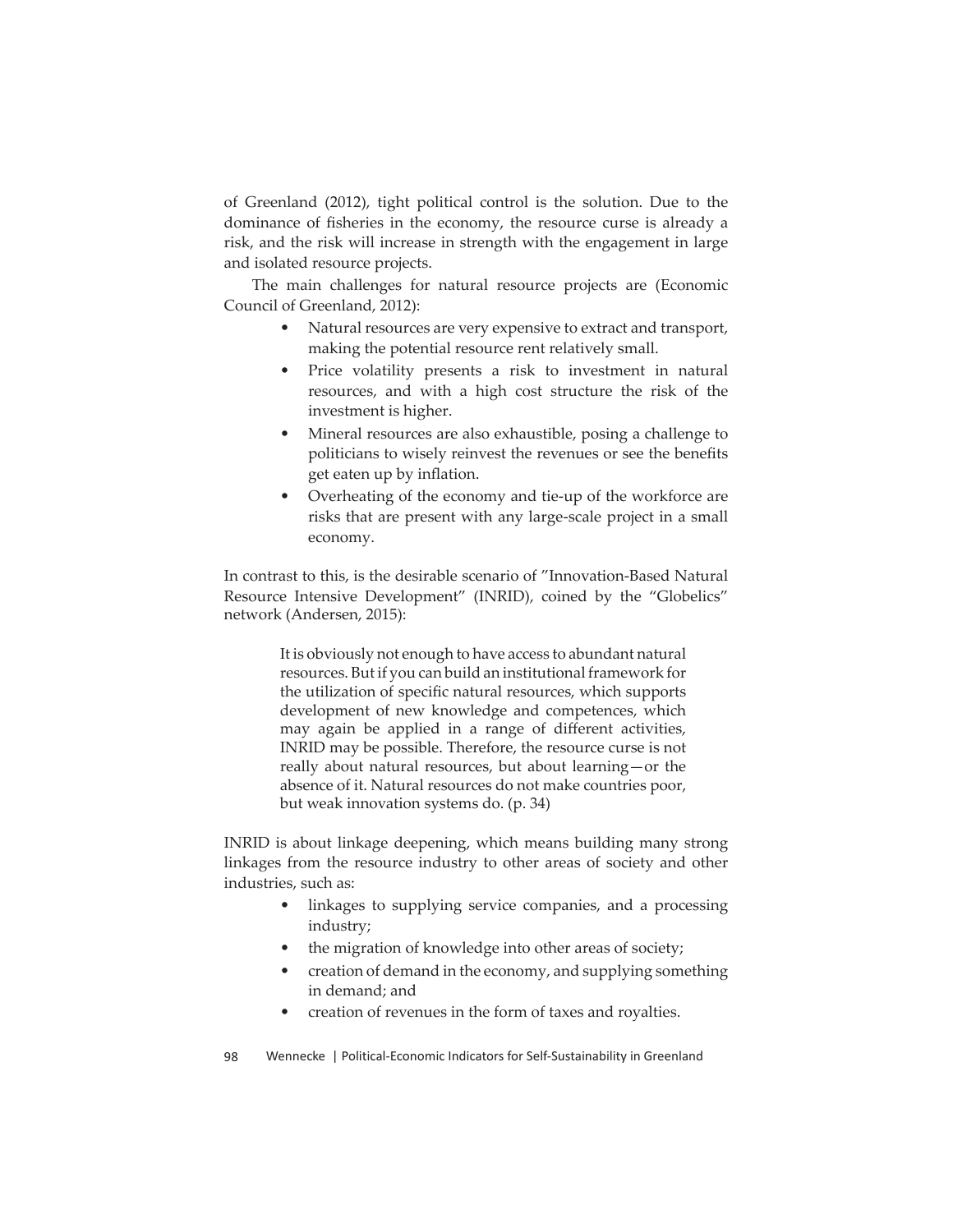A natural resource project with many strong linkages to the domestic market, local businesses, and knowledge institutions, will be more valuable to an economy than an isolated resource project that is at risk of leaving nothing but taxes and royalties behind.

#### *2.2. Global Entrepreneurship and Development Index*

An approach of focusing on the areas that are the most challenged is suggested by several scholars. Fagerberg (2015) calls it the "blocking mechanism," and Zoltán Ács (2014) calls it the "Penalty for Bottleneck" methodology. This is used in the National Systems of Entrepreneurship (NSE) approach. In this view, policy shapes the context for which entrepreneurial attitudes, abilities, and aspirations drive the allocation of resources through the creation and operation of new ventures. To measure a country's capacity to do this, Ács suggests a multi-faceted approach that provides appropriate contextualization and allows interaction between system components. This is done by combining a range of individual-level variables with another range of institutional variables. The institutional variables are mostly based on data made available from organizations like the OECD and the World Bank, whereas the individual variables are based on data from the Global Entrepreneurship Monitor (GEM) program. The GEDI is a super-index, with fourteen pillars divided over the three sub-indices "attitudes," "abilities," and "aspirations." Each pillar has an institutional-level variable and an individual-level variable (Figure 1). A pillar value is calculated from the two, and a bad score in one of them penalizes a good score in the other. The "bottlenecks" are then the weakest link in the national entrepreneurial dynamic, which can be pointed out analytically by the suggested measurement.

The unique feature of the GEDI is the combination of institutionallevel and individual-level variables. The approach seems to be eclectic and suitable for consulting policy makers, in contrast to the GEM which seems more suitable for scientific purposes. As we shall see, in Greenland there is a rather well-developed tradition for institutional-level indicators, but hardly any individual-level data exists. As an instrument for policy making, the GEDI seems to be the solution of choice for Greenland, but for the purpose of collecting the individual level data, an adapted GEM study would probably be the best solution.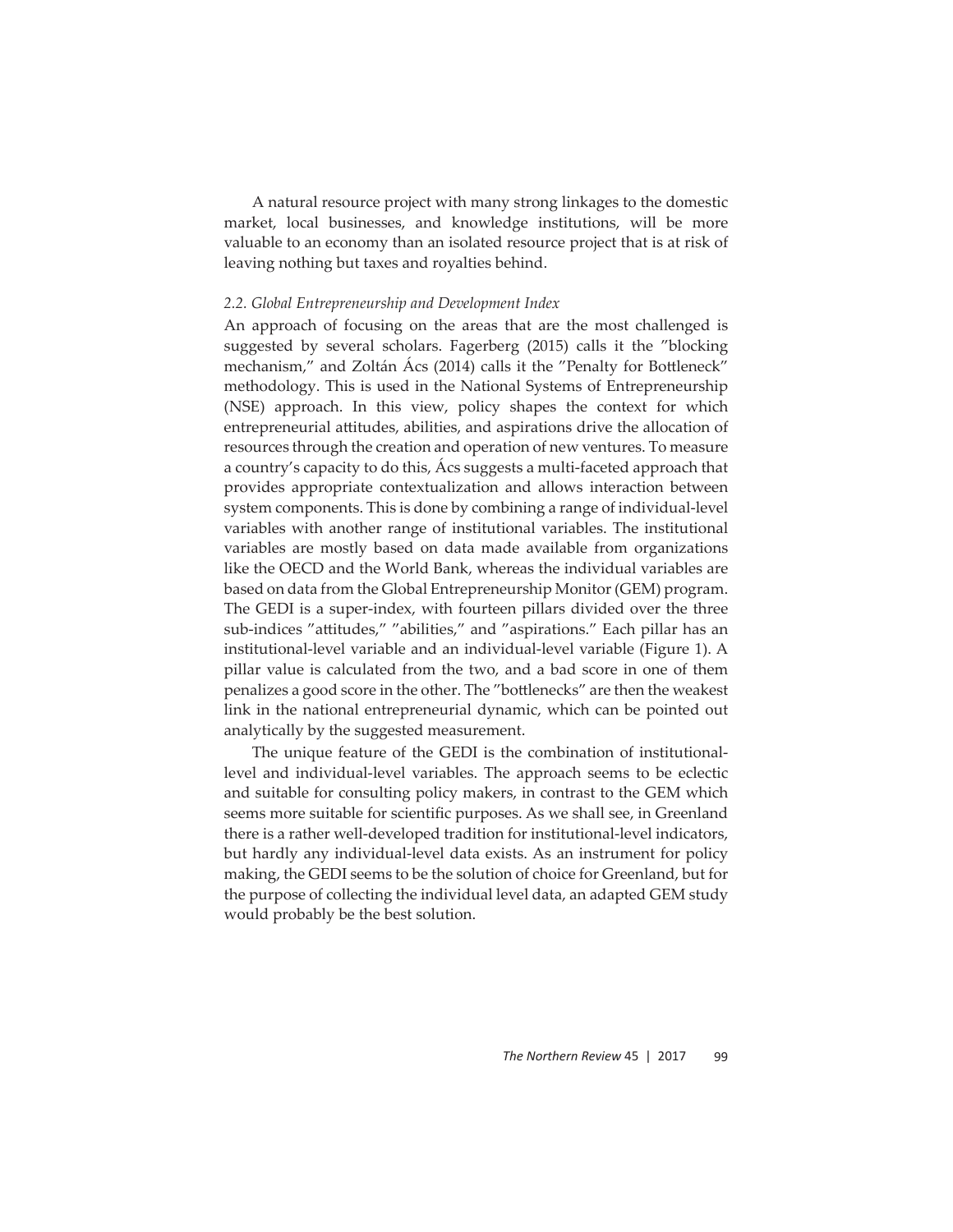|                                      | PILLARS                    |       | INSTITUTIONAL VARIABLES    |      | INDIVIDUAL VARIABLES     |      |
|--------------------------------------|----------------------------|-------|----------------------------|------|--------------------------|------|
|                                      | Opportunity perception     | 0.79  | Market Agglomeration       | 0.75 | Opportunity recognition  | 0.80 |
|                                      | Start-up Skills            | 0.52  | <b>Tertiary Education</b>  | 0.88 | Skill Perception         | 0.40 |
| Attitudes<br>Entrepreneurial         | <b>Risk Acceptance</b>     | 0.73  | <b>Business Risk</b>       | 1.00 | <b>Risk Perception</b>   | 0.48 |
|                                      | Networking                 | 0.85  | Internet Usage             | 1.00 | Know Entrepreneurs       | 0.51 |
|                                      | Cultural Support           | 0.91  | Corruption                 | 1.00 | <b>Career Status</b>     | 0.48 |
|                                      | Entrepreneurial attitudes  | 71.11 |                            |      |                          |      |
|                                      | Opportunity Startup        | 1.00  | Economic Freedom           | 1.00 | Opportunity Motivation   | 1.00 |
|                                      | Technology Absorption      | 1.00  | <b>Tech Absorption</b>     | 1.00 | Technology Level         | 1.00 |
|                                      | Human Capita               | 0.99  | Staff Training             | 0.81 | <b>Educational Level</b> | 0.98 |
| <u>zəitilid A</u><br>Entrepreneurial | Competition                | 1.00  | Market Dominance           | 0.87 | Competitors              | 0.98 |
|                                      | Entrepreneurial Abilities  | 87.12 |                            |      |                          |      |
|                                      | Product Innovation         | 1.00  | <b>Technology Transfer</b> | 0.90 | New Product              | 0.84 |
| Entrepreneurial                      | Process Innovation         | 0.71  | GERD                       | 0.96 | New Tech                 | 0.40 |
| 2noita iq 2A                         | High Growth                | 0.65  | Business Strategy          | 0.88 | Gazelle                  | 0.67 |
|                                      | Internationalisation       | 0.45  | Globalization              | 0.92 | Export                   | 0.48 |
|                                      | <b>Risk Capita</b>         | 0.97  | Depth of Capital Market    | 0.73 | Informal Investment      | 1.00 |
|                                      | Entrepreneurial Aspiration | 69.86 |                            |      |                          |      |
|                                      | $\overline{5}$             | 76.03 | Institutional              | 0.90 | Individual               | 0.71 |

Figure 1. The GEDI scores for Denmark, 2015. Each pillar combines an institutional-level and individual-level variable. All pillars are combined in an overall "GEI" index. Denmark will gain most from focusing its innovation policy on internationalization and start-up skills. It is rather the peoples' self-efficacies, and not institutions', that need attention (Ács et al., 2016).

100 Wennecke | Political-Economic Indicators for Self-Sustainability in Greenland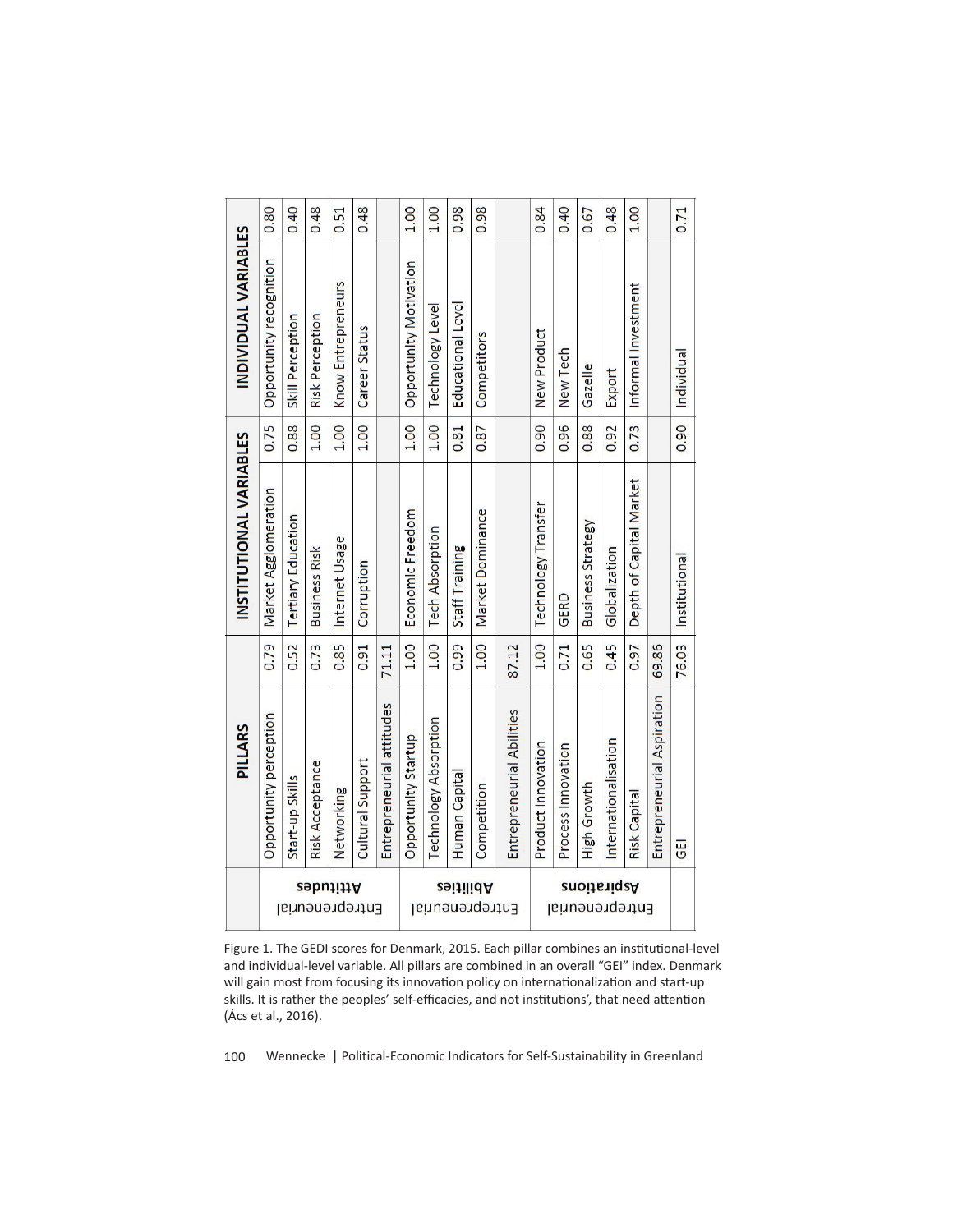# **3. Independence and a Self-Sustaining Economy**

In 1953 Greenland was adopted by Denmark as a supposed equal part of the kingdom after having been a colony for a couple of centuries. In the following decades, many Greenlanders started protesting against being run from Copenhagen and in 1979 Greenland achieved "Home Rule" autonomy status. This was expanded into "Self Rule" in 2009, but many Greenlanders are still keen on completely liberating Greenland from Danish influence. Today, Greenland's economy depends on a major block grant from Denmark, which makes it very difficult to achieve independence without a remarkable change in living conditions. The amplitude of the economic barrier for independence will be assessed in the following.

The ambition of the Government of Greenland is to achieve more independence from Denmark. "How" and "when" they intend to achieve this is the question, not "if" they will attempt to do it. Nearly a hundred years ago, the discussions of when and how were not about the independence of Greenland, but rather the lifting of the isolation of Greenland that was maintained by the Danish state for centuries (Freuchen, 1931). Tupaarnaq Rosing Olsen (2005), a Greenlandic author and journalist, describes the political history of Greenland from 1939 to 1979, providing insight into the shaping of political thinking in Greenland and the emerging inclination for independence.

> WWII helped to open the Greenlanders' eyes to the outside world. According to the Governance Act of 1925 it was the intention that the operation of Greenland should be economically self-contained, and that Greenland's economy should be a closed circuit, isolated from the outside world. WWII put an end to this model of governance. (p. 11, own translation)

The Siumut party has been the ruling party since the inauguration of home rule, except for one term. From 2009 to 2013, when the government was led by Inuit Ataqatigiit, Siumut was in opposition for the first time. The current premier, Kim Kielsen (Siumut party), has taken a different stance towards the discussion of independence compared to his predecessor Aleqa Hammond (Siumut) who proclaimed that Greenland would become independent in her lifetime. Premier Kielsen's government will take care of more acute problems, and is committed to creating better conditions for youth. In return, they should be committed to pursuing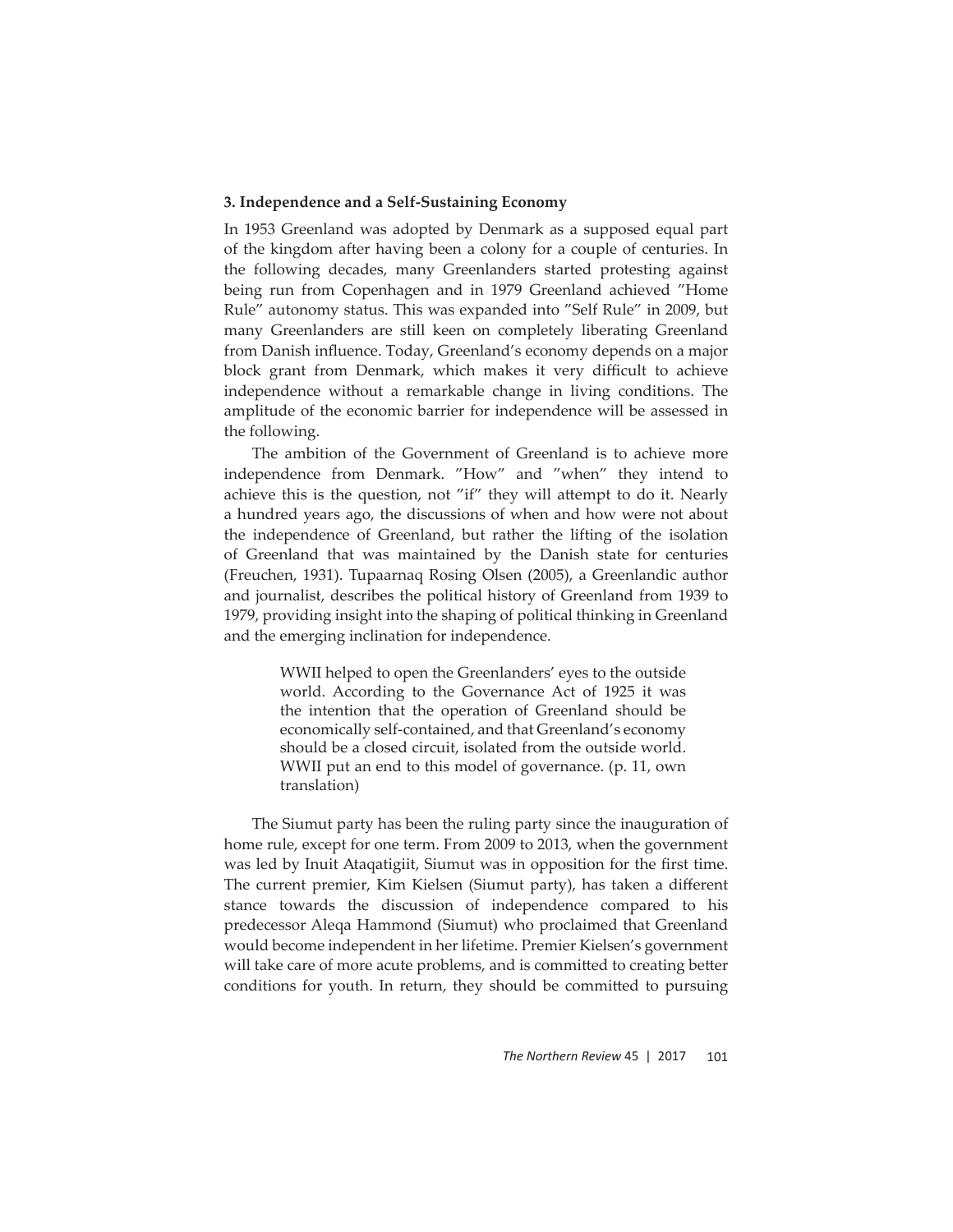educational opportunities and it is hoped this will form the basis for a self-sustaining economy (Rottbøll, 2015).

In the latest edition of the annual "Political-Economic Report," the government's ambition is spelled out (Naalakkersuisut, 2016):

> The Government of Greenland has a general vision … that Greenland should gradually become more economically self-sustaining and in the long run become independent of the block grant from Denmark. (p. 27, own translation)

The term "self-sustaining" was used by Lars Emil Johansen (Siumut) in his opening speech for the Parliament's fall meeting in 1994 (Johansen, 1994). But it seems that the real momentum for the term came during the 2000s, when Josef Motzfeldt (Inuit Ataqatigiit party) was minister of finance. This is based on counting the number of appearances of the word *Selvbærende* (self-sustaining) in relation to the economy in reports from the Advising Committee on Greenland's Economy (1997–2009), Political-Economic Reports (2002–2016), and the newspaper *Atuagagdliutit* (1861–1999). In early uses of the term, the primary meaning was connected to the substantial reduction of the block grant from Denmark (Selvstyrekommissionen, 2003), and the Greenlandic-Danish Self-Rule Commission pointed out that from 1980 to 2006 the block grant's share of gross national income (GNI) fell from 42% to 27%. They concluded that Greenland had become "more economically self-sustaining" (Grønlandsk-Dansk Selvstyrekommission, 2008, p. 51). This simple measure of the block grant's share of GNI doesn't say anything about the sustainability of the Greenlandic economy, and can not be used to predict whether the economy will remain independent in the future. The Economic Council of Greenland (2012; 2014) has since been working to shift emphasis to issues of sustainability, arguing for solid public finances and higher living standards. Therefore the term "self-sustaining" has both an element of independence and an element of sustainability in it. If "independent economy" means not depending on external economic transfers or external administration, and "sustainable economy" means an economy that is not expected to crash, at least four objectives need to be met in Greenland to get a perfect self-sustaining economy:

- The block grant from Denmark should be terminated (independence).
- All responsibilities of government should be devolved to Greenland (independence).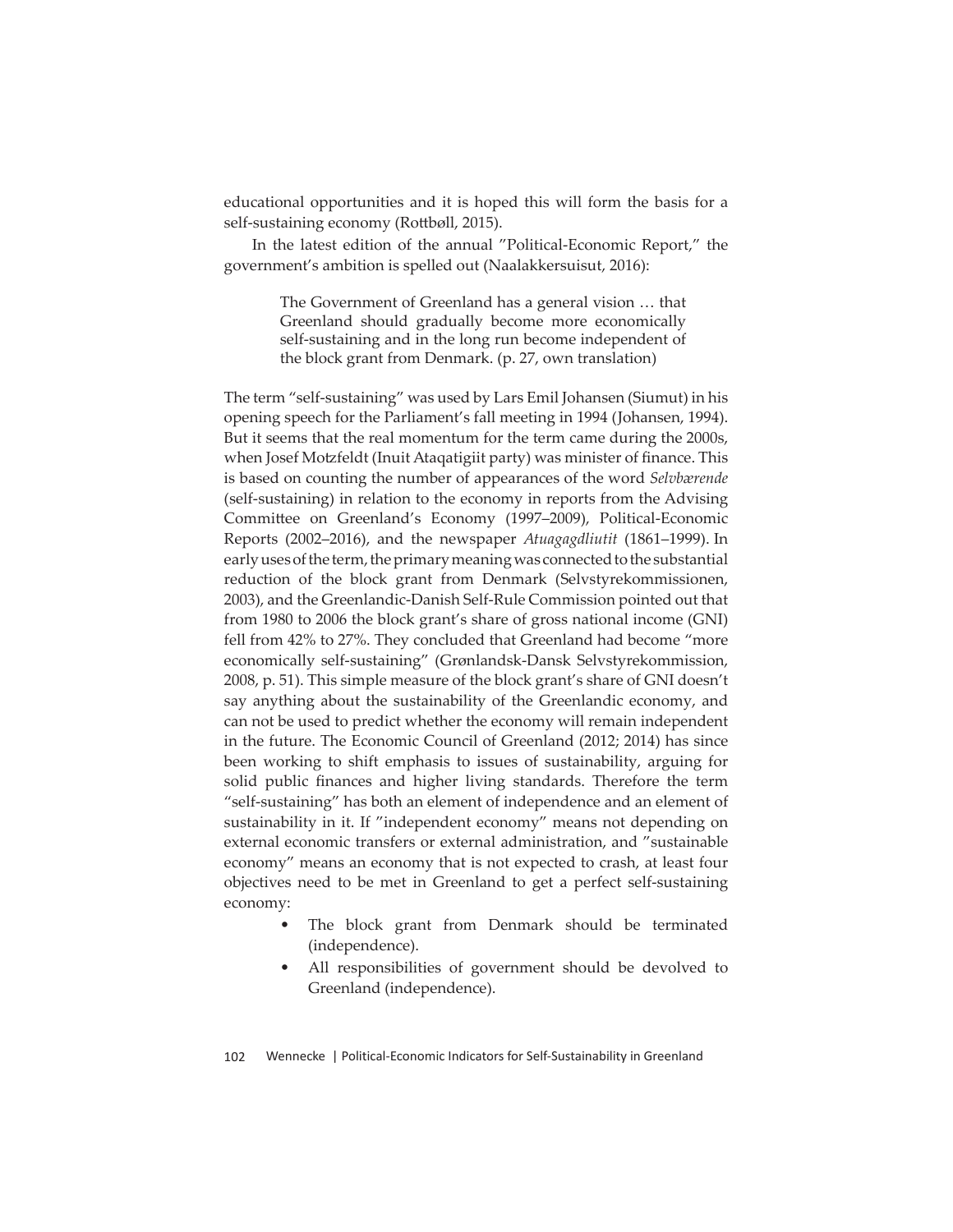- Public finances should be solid (sustainability).
- Greenlanders should have a standard of living similar to the Nordic Countries (sustainability).

The block grant and devolution accounts for a needed  $\epsilon$  610 million per year (Greenland Statistics, 2017); solid public finances account for  $\epsilon$  111 million per year (Naalakkersuisut, 2016). If standard of living is measured as total consumption (public and private) per capita, another  $\epsilon$  113 million a year are needed to raise the standard of living in Greenland (Greenland Statistics, Danish Statistics, my calculation) This totals  $\epsilon$ 834 million a year that would be needed for sustainable independence. This money could either be generated by reallocating public expenditure or increasing national production (value added). The public expenditure totalled  $\epsilon$  1191 million in 2015 (Naalakkersuisut, 2016), therefore reducing expenditure would mean a drastic move away from a modern welfare state. GDP in 2014 was  $\in$  1839 million (Greenland Statistics, www.stat.gl), meaning that a sudden 45% increase in GDP would be needed. Any strategy for a selfsustaining economy would have to focus on a combination of reducing public expenditure and increasing the value added.

The report *To the Benefit of Greenland* (The Committee for Greenlandic Mineral Resources to the Benefit of Society, 2014), found it unrealistic and unsustainable that oil and minerals production would allow this kind of development within the next twenty to fifty years. It suggests a multipronged development strategy instead. It seems that working towards creating a *more* self-sustaining economy with *more* equal distribution of opportunities, is a meaningful goal for the Government of Greenland. One may wonder why there has not been an established overall politicaleconomic indicator measuring exactly that. It might even be the focus of further study, to create a meaningful "Self-Sustaining Economy Indicator."

# **4. Review of Existing Political-Economic Indicators**

The following is a brief introduction to the two reports analyzed for this article. After the introduction of each report, an evaluation of the government's development of the use of political-economic indicators is given.

# **4.1. The Joint Committee for Business Development in Greenland**

The premiers of Denmark and Greenland introduced the Joint Committee for Business Development in Greenland in 2003. This was a part of a complex of initiatives in the period, to start creating an overall business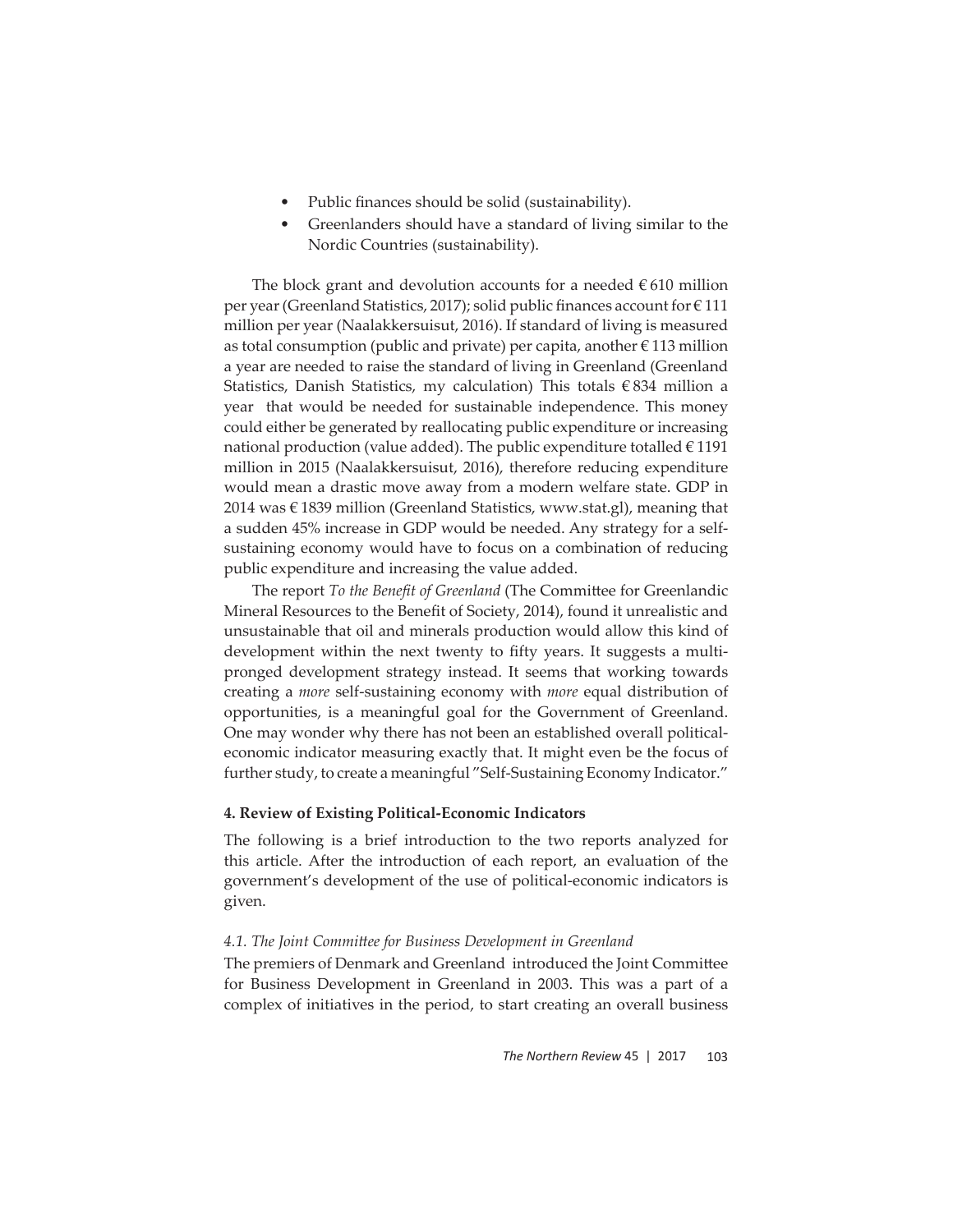strategy. The joint committee was dominated by the Greenlandic business community and led by the Danish Business Council, suggesting that it was probably initiated by the Danish liberal government at the time. It was tasked with mapping the "limiting factors" for business development in Greenland to make recommendations on how to change them, and to strengthen the foundation for business development especially within the areas of education and social welfare. The joint committee used the creation of a self-sustaining economy as a waypoint for their work, and presented their take on this in the report called *Without Business Development – No*  Welfare Development (Joint Committee, 2003).

One interesting thing about the report is that it predates the first Greenlandic strategy for education, which was made in 2005 (Naalakkersuisut, 2016). This means that the joint committee work was ahead of its time in connecting education to business development.

> The Joint Committee has, in its ambition to set ... quantifiable goals, found it remarkable how lacking the data is in Greenland in quite central areas. … This lessens the opportunities to target and plan necessary long-term initiatives. (p. 10)

The report was based on expert interviews in Greenland, a two day workshop called "Naleraq Camp," and a number of hearing rounds and online commenting possibilities. The joint committee developed goal indicators within six different fields:

- **Education**
- Labour market
- **Competitiveness**
- Infrastructure and housing
- Entrepreneurship
- Innovation.

They had a clear focus on privatization and development based on increased knowledge, and there were three overall recommendations from the joint committee:

- Working groups should clarify and specify each of the suggested initiatives, and prepare them for political decision making.
- A new independent council should be formed to ensure the following up on goals and initiatives.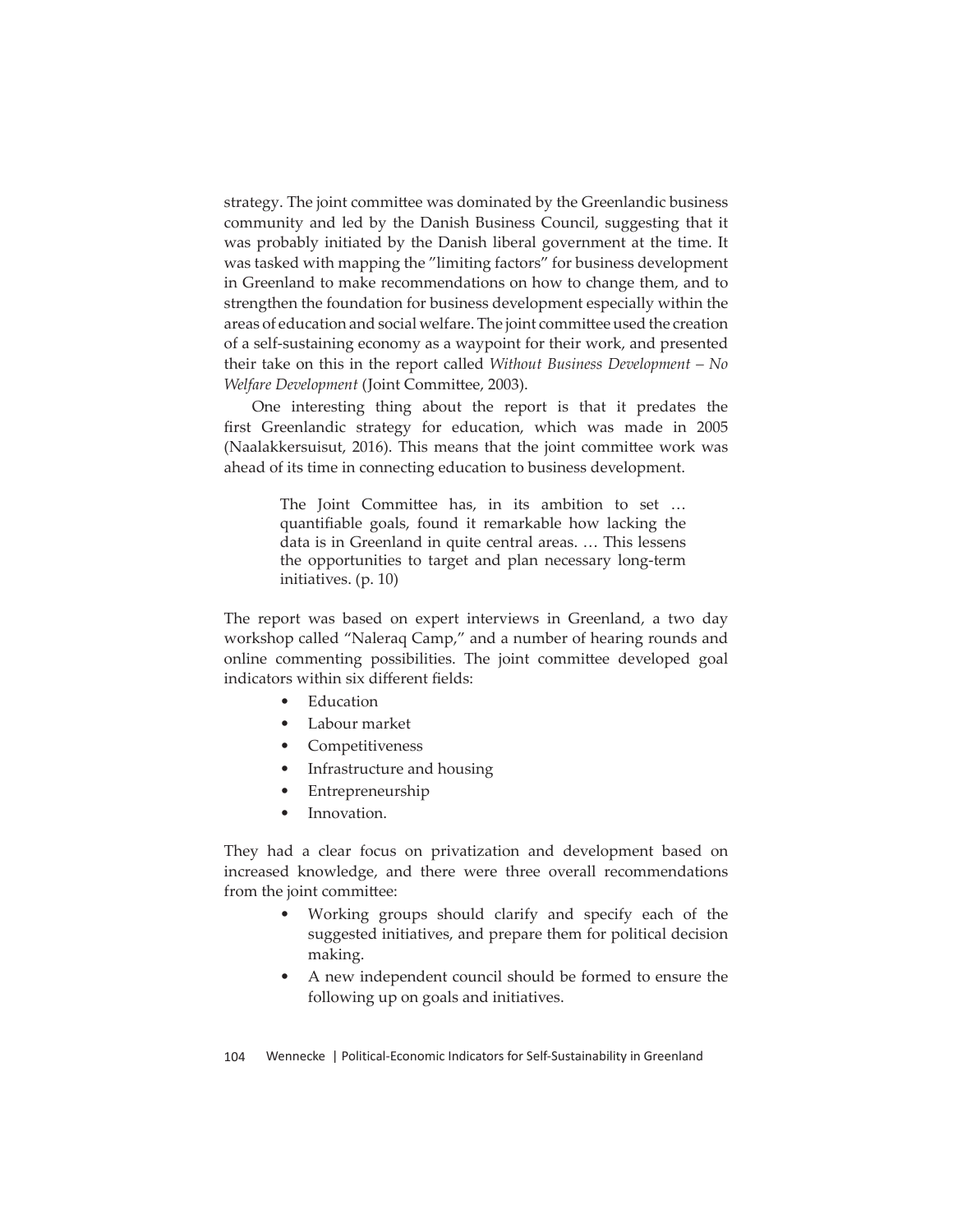The council should make an independent report annually to evaluate progress on the goal indicators.

Today, data is available in many areas for the actual development that occurred between 2004 and 2014, so it is possible to compare the extent that development was realized. It soon becomes clear, when doing so, that not all goals were achieved. The value for such comparisons is miniscule. More important is that neither working groups nor a new independent follow-up council were formed and annual reports were never created, at least not under the auspices of the joint committee.

### *4.2. Sustainability and Growth Plan*

The Government Budget Act (Landstingslov nr. 8 af 29. oktober 1999 om Grønlands Hjemmestyres budget) requires the government to make an annual political-economic report to the parliament. The purpose of the report is to increase information about the economy of the central administration, and support the government and parliament in their considerations about economic development and prioritizing. The 2016 version included, as a new thing, a long-term plan called the "Sustainability and Growth Plan" (Naalakkersuisut, 2016).

> The Sustainability and Growth Plan is built on a general objective of Greenland becoming more economic selfsustaining and in the long term independent of the block grant. (p. 2)

It has the dual purpose of securing future welfare by attaining long-term balance in public finances and growth and development, primarily in the private sector, with a differentiation of the economy. Four tracks of reform are identified:

- Increase the level of education.
- Promote growth and a multidirectional economy.
- Modernize the public sector, with better financial management and focus on preventive action.
- Increase self-support via welfare, tax, and housing reforms.

The report presents a number of specific goal indicators that should be achieved in the future, most of which are aimed at realization before 2030. The stage of development is not consistent throughout the report. Some indicators are taken from sectoral strategy plans and others are not even defined yet.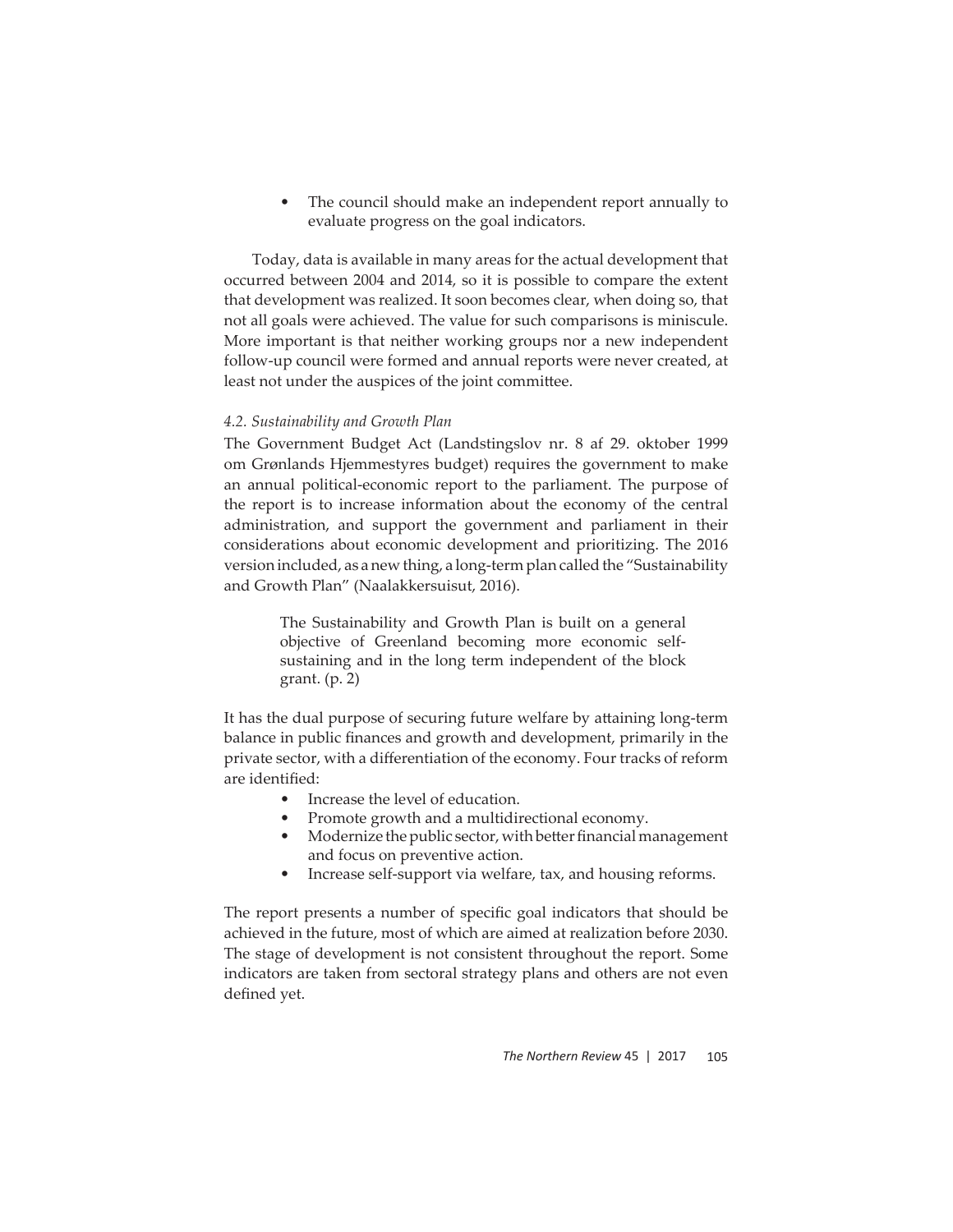The advantage of setting up specific goals is that it becomes possible to evaluate whether society is moving in the right direction. (p. 30)

This suggests that there should be a follow up on the progress, partly in the future political-economic reports, and partly in specific reports on each sector. There is no close connection to the indicators in the joint committee report. Many of the old indicators are not continued, and those that are require a certain amount of interpretation to be comparable.

## *4.3. The Infl uence of the Self-Rule Commissions*

By 2008, when the Greenlandic-Danish Self-Rule Commission published their report (Grønlandsk-Dansk Selvstyrekommission, 2008), the report of the joint committ ee seemed to no longer be politically important. In the five years leading up to that, there had been attempts to follow up on the joint committee report, for example the Business Development Strategy (Naalakkersuisut, 2005). At almost the same time as the joint committee report was published, the Greenlandic Self-Rule Commission (Selvstyrekommissionen, 2003) published their report, which was a forerunner to the 2008 Greenlandic-Danish Self-Rule Commission report. The joint committee report was more specific on economic goals, but in the end attaining self-rule received the most political attention and was achieved by 2009.

In creating the sustainability and growth plan, the methodology of setting up economic indicators and following up afterwards, which was developed in the joint committee thirteen years earlier, was put back into use. The joint committee was special in the sense that it was the first time that political-economic indicators were used strategically in Greenland, but there was no immediate follow up on it despite what it had suggested. The sustainability and growth plan will most likely experience a much greater sense of ownership within the government since it is based on numerous reports made by several governmental departments and it has made its way into the annual political-economic report. In other words, the central administration seems to have learned a new way of working with the joint committee in 2003, but has yet to find a way to implement it. The sustainability and growth plan seems to be a serious attempt.

#### **5. Suggestions for Future Political-Economic Indicators**

In the following section, the theories of innovation and entrepreneurship are related to the report of the joint committee and the sustainability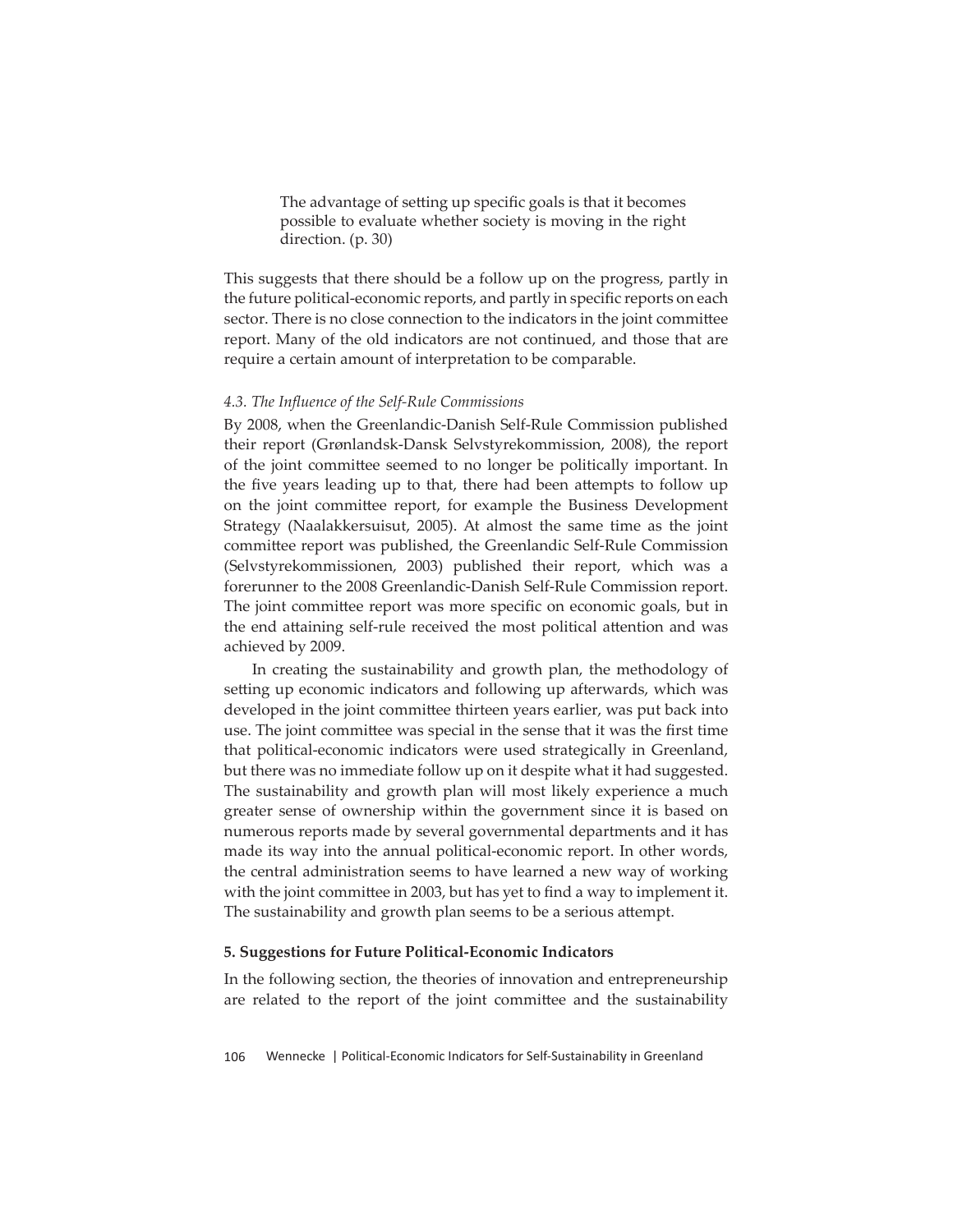and growth plan in order to identify areas where future reports may be improved.

# *5.1. Economic Development Connected to Natural Resources*

The political ambition to create a self-sustaining economy requires a mix of efforts. On the one hand, public expenditure needs to be at a sustainable level; on the other hand, total production needs to increase. Both the joint committee report and the sustainability and growth plan call for the regulation of government spending, and the latter is much more detailed on this point. When it comes to economic development, there is a huge difference in the approach of the two reports. The report of the joint committee focuses more on the push effect of raising the general competence level of the labour force, and the sustainability and growth plan focuses much more on diversifying the economy through the development of tourism and natural resources. Concerning the natural resources, the plan discusses two sectors, the fisheries and mineral resources. These two sectors are treated differently, in that mineral resources development are thought of in a broader context of competence development and processing, which is in accordance with innovationbased natural resource intensive development (INRID). This is contrary to the fisheries where the plan talks about modernization of the fishing fleet as an isolated thing from the rest of society. The only linkage of this modernization to other sectors is that it will free labour force for other sectors. A weak point in this respect, though, is that the plan assumes that these fishermen will get higher paid jobs and that "increased supply of labour ... increases the supply of jobs" (p. 85). According to INRID theory, the government should work actively to link the fisheries to other industries instead of leaving the responsibility to the market.

#### *5.2. An Entrepreneurial Culture*

According to entrepreneurship theory, new ventures are the drivers of economic change. Less focus is on whether they are new ventures in terms of new start-ups or existing firms succeeding in product or processinnovation. The National Systems of Entrepreneurship theory argues that a country's innovative capability depends not only on the institutional setting, but also the entrepreneurial attitudes, abilities, and aspirations of the population (Ács, 2016). That means that it is valuable to have some knowledge about individuals' dispositions towards entrepreneurship, as well as institutional data.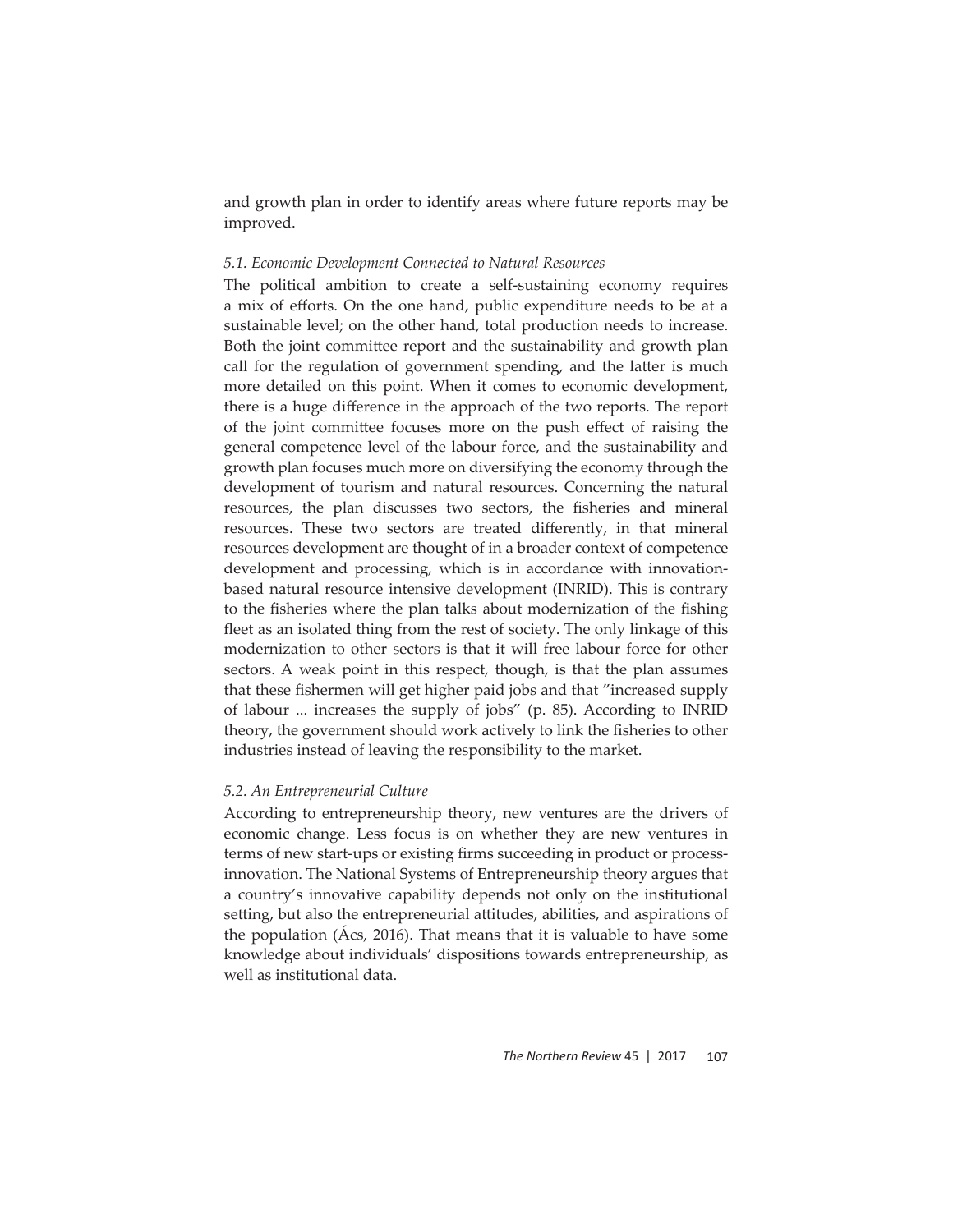Both the joint committee report and the sustainability and growth plan were written by experts, drawing on existing data from Greenland Statistics, and other similar sources. Neither of them are based on an explicit theoretical foundation for the model. Furthermore, there are no, or few, individual-level data to connect to the institutional-level data, as suggested in the GEDI index. It can be assumed that a GEDI type overview would make it easier to predict the outcome of the institutional adaptations, since institutions are not all that matter. It would increase the value of future reports to include survey data to get a better idea about what the people in Greenland are willing and able to do in order to achieve economic change.

#### *5.3. Implications for Innovation Policy*

Many of the economic indicators used in the two reports describe conditions that the government can only influence indirectly, such as private sector growth, drop-out rates, and so on. A focus on availability of data and knowledge is an obvious result of following up on political indicators, however it is the translation of the target indicators into a concrete institutional framework that is the strength of the reports. In principle, the connection of indicators to institutions makes it possible to test whether the institutions work. This is of course underlying the point made by Ács (2016), where indicators could also be an expression of changing attitudes, abilities, and aspirations. Thus, both reports are missing the individual level analysis in its ability to exclude the possibility that changes come in spite of policy.

The new technique that was introduced by the joint committee report was the use of indicators to design policy—one could say "to manage by numbers." The government needed to learn to manage by numbers, and the sustainability and growth plan shows that the government is learning this. Learning that takes place in the policy-making cycle is called "policy learning," and this is something the World Bank and OECD are dealing with in their Innovation Policy Platform (www.innovationpolicyplatform. org). In this framework, scholars are theorizing on how organizational capacities in different countries affect the effectiveness of innovation policy across the countries. A future innovation strategy for Greenland should of course take such concerns into account.

#### **6. Conclusion**

The purpose of this article was to find out how Greenland uses, and can use, political-economic indicators to move towards having a selfsustaining economy. Although a truly self-sustaining economy is not

108 Wennecke | Political-Economic Indicators for Self-Sustainability in Greenland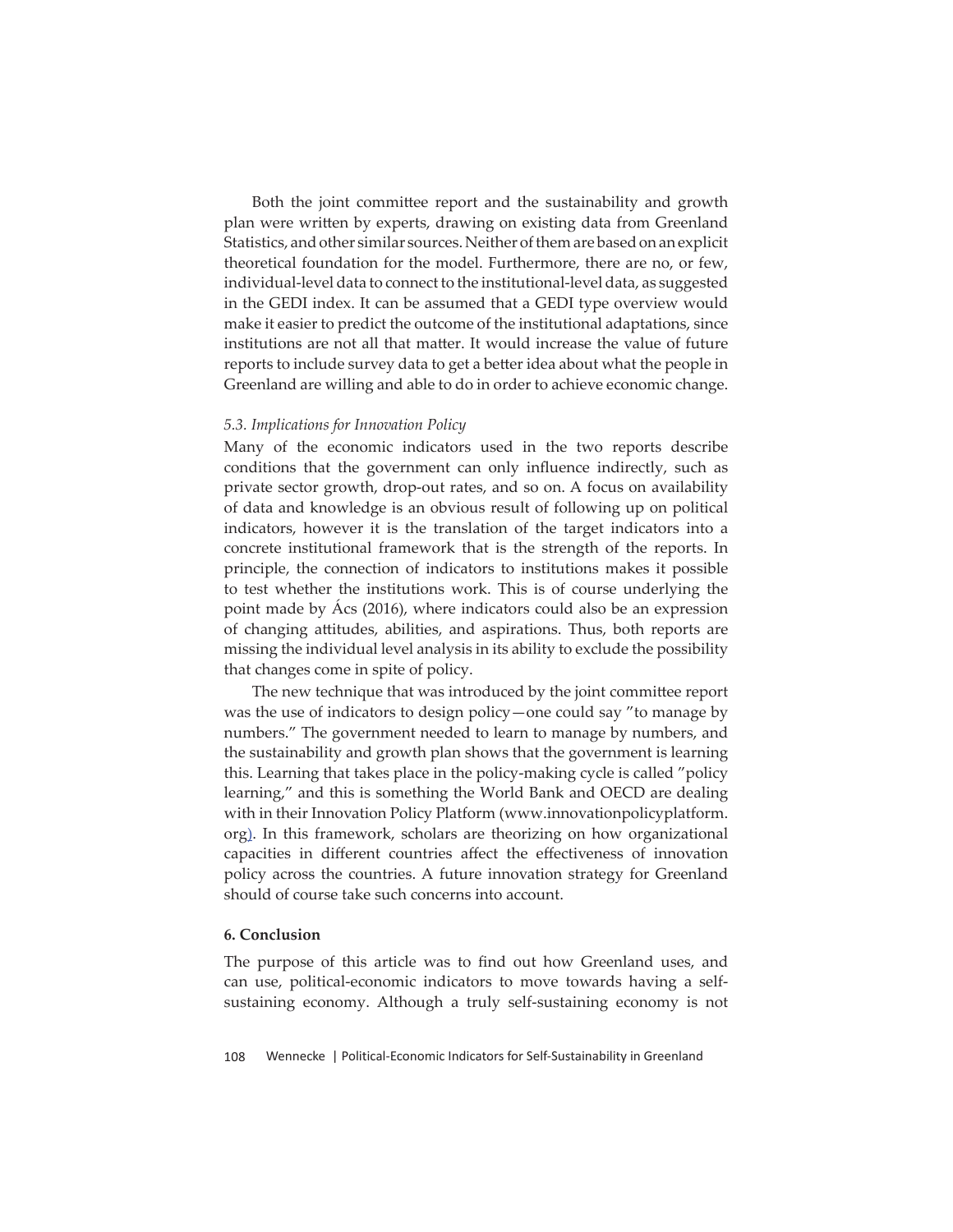seen as a realistic possibility in the near future for Greenland, moving in that direction is seen as positive progress. Further studies are suggested to establish a meaningful political-economic indicator for the selfsustainability of the economy. A number of the elements that such an indicator should include have been identified here.

According to Ács's theory, a good methodology would combine individual level data with institutional level data in order to identify the blocking mechanisms. When identified, policy should address the blocking mechanisms and work proactively for innovation strategies that create linkages between the natural resource industries and the rest of society. With a strong innovation system, a country may avoid the resource curse and turn natural resources into economic development.

The general methodology established by the Joint Committee for Business Development in Greenland is still being used, and it has played an important role in establishing a systemic and systematic approach to innovation and business development. Although there has not been a direct follow up on the goals from 2003, the work completed by the government may be more continuous than it appears at first sight. The sustainability and growth plan will likely be more successful than the joint committee in shaping the future decision-making process. Following up on the sustainability and growth plan provides a strong potential for indicator-based management.

This, of course, raises the question of which data and measurements would be meaningful for finding the blocking mechanisms, and how to get the political system to address them afterwards. An obvious next step would be to try and apply the GEDI to Greenland, and evaluating if these measures provide useful information for developing the innovation system. Also, there is already a broad perspective in the sustainability and growth plan regarding mineral resources, including plans for building skills and processing capabilities. This broadness seems to be lacking when it comes to fisheries policy—at least in its representation in the sustainability and growth plan. This is another area that could be developed.

# **Author**

**Christian Wennecke** is a special advisor at Greenland Business A/S and an independent researcher; all opinions in this article are those of the author, and not of Greenland Business A/S.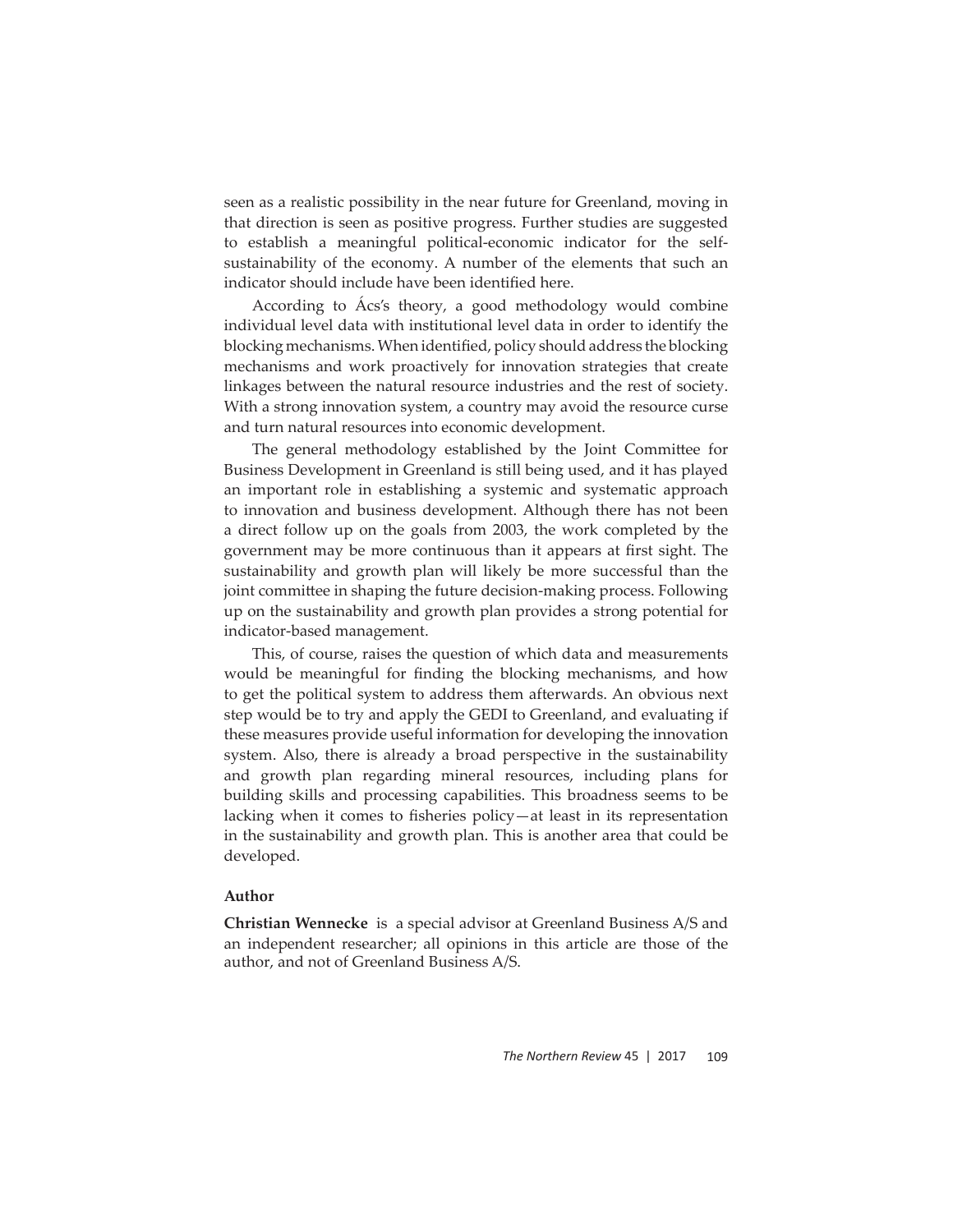## **References**

Ács, Z. J., Autio, E., & Szerb, L. (2014). National systems of entrepreneurship: Measurement issues and policy implications. *Research Policy 43*(3), 476–494.

Ács, Z., Szerb, L., & Autio, E. (2016). *Global Entrepreneurship Index 2016.* The Global Entrepreneurship and Development Institute, Washington, DC, USA. https://thegedi.org/2016-global-entrepreneurship-index/

Andersen, A., et al. (2015). *Natural resources, innovation and development*. Open Access edition. Aalborg: Aalborg University Press.

Copenhagen Economics. (2013). *Fiskeriets økonomiske fodaftryk i Grønland.* Report for Greenland Employers Association, 22 October 2013.

Davidsson, P. (2016). *Researching entrepreneurship – Conceptualization and*  design. Switzerland: Springer International Publishing.

Economic Council of Greenland. (2012). Økonomisk Råds rapport 2012 *– Naturressourcer som vækststrategi*. Report to Naalakkersuisut, Sep. 2012. Nuuk.

- Economic Council of Greenland. (2014). *Grønlands Økonomi*. Report to Naalakkersuisut.
- Fagerberg, J. (2013). Innovation A new guide. *TIK Working Papers on Innovation Studies*. No. 20131119. University of Oslo, Centre for Technology, Innovation and Culture.
- Fagerberg, J. (2015). *Innovation policy, national innovation systems and economic performance: In search of a useful theoretical framework*. Working paper, version 23 October 2015, Aalborg University.
- Freuchen, P. (1931). *Grønlandske Problemer*. Steen Hasselbalchs forlag. Copenhagen.

Gilbert, B. A., Audretsch, D., & McDougall, P. (2004). The emergence of entrepreneurship policy. *Small Business Economics*, *22*(3/4), Special Issue on Entrepreneurship and the Demography of Firms and Industries (Apr–May, 2004)

Greenland Statistics. (2017.) Realøkonomisk fordeling af offentlige indtægter efter sektor, transaktion og tid. Published at Statistikbank, www.stat.gl. http://bank.stat.gl/pxweb/da/Greenland/Greenland\_OF\_OF30/OFXREAI. px/table/

Grønlandsk-Dansk Selvstyrekommission. (2008). Grønlandsk-Dansk Selvstyrekommissions betænkning om Selvstyre I Grønland. Report from the Greenlandic – Danish Self-Rule Commission, 17 April 2008.

Innovation Policy Platform. (2016). Policy learning. Retrieved from https://www. innovationpolicyplatform.org/content/policy-learning

Johansen, L.E. (1994). Åbningstale. Opening speech for Parliament of Greenland, Fall meeting, 30 September 1994.

110 Wennecke | Political-Economic Indicators for Self-Sustainability in Greenland